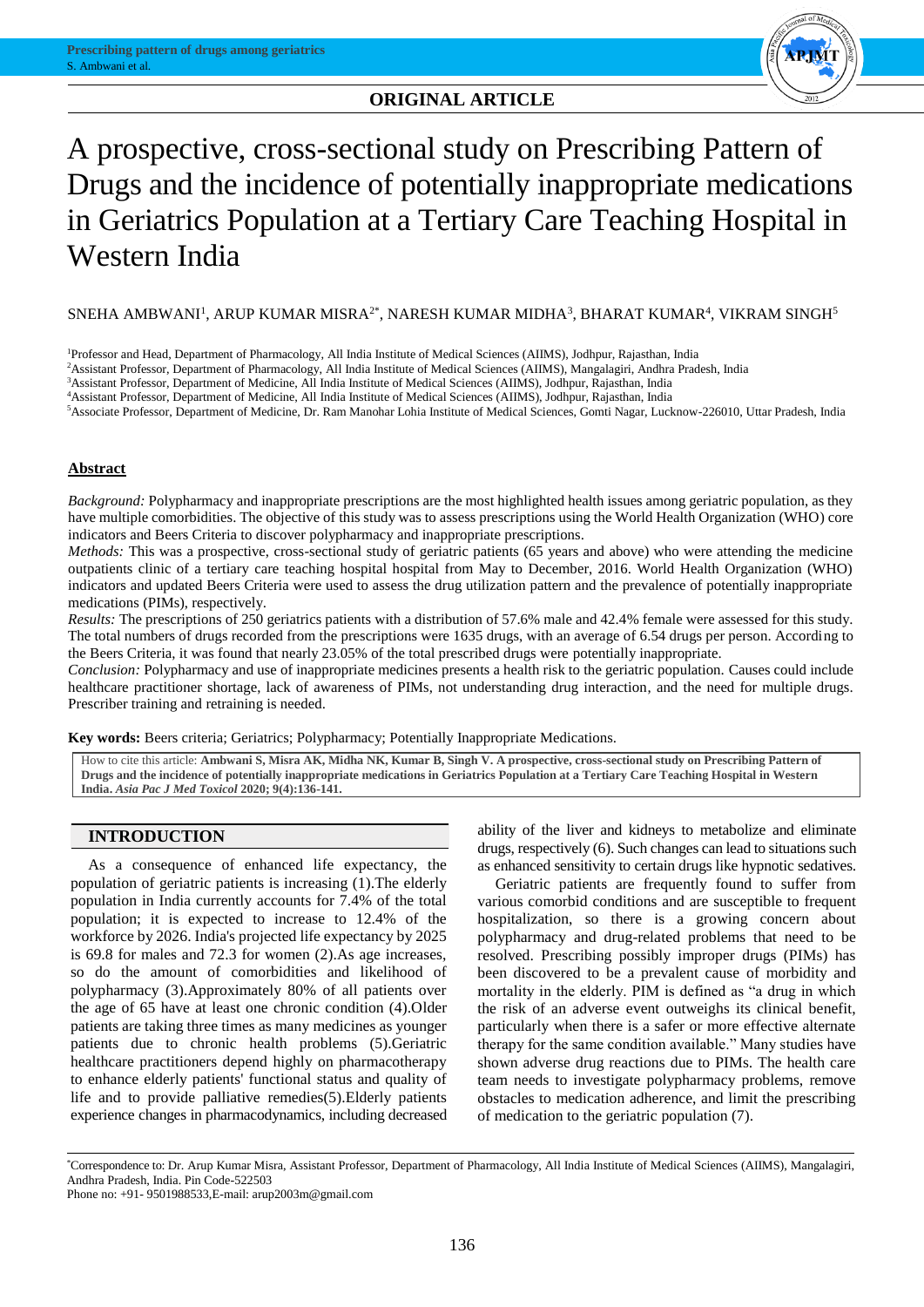It is important to identify the use of PIM in this vulnerable group to minimize the hazards associated with pharmacotherapy (8). PIM has been an important trigger for the establishment of criteria for the safe use of medicinal products among the elderly, namely the Beers criteria, which were initially released in 1997 and updated in 2002, 2012 and 2015 (9).The Beers criteria for detecting PIM in older adults is frequently referred to as the Beers list. It is the guideline for health care professionals to use drugs safely and rationally in geriatric communities. It emphasizes unnecessary drug prescriptions (10). The data based on recommendation and evidence of usage of drugs in Beers criteria will help to improve the rational and safe use of medications in the geriatric population in the long run.

# **METHODS**

#### **Study background**

The study was done in the outpatient department of medicine of the tertiary care teaching hospital which has bed strength of 200 and out-patients footfall of nearly 1.5 lakhs patients annually. After confirming the age of the patients above 65 years of age irrespective of diagnosis, the consultant and residents of the medicine department sent the geriatric patients to the study investigator for analysis of prescriptions by BEERs criteria and WHO core indicators for prescription.

#### **Ethical considerations**

The study was conducted after taking approval from Institutional Ethics Committee.

#### **Method**

This was a prospective, cross-sectional study composed of geriatric patients aged 65 or older, who attended an outpatient department of medicine over an 8-month period from May to December 2016. Regardless of diagnosis, patients who met the age requirement were chosen. There was no calculation of formal sample size as this is preliminary research. Based on patient accessibility, it was decided to include patients on the grounds of the criteria set out in the protocol for inclusion and exclusion.

#### **Inclusion criteria**

1. Patients 65 years and older, either sex, attending outpatient department of medicine.

2. Patients willing to give consent.

# **Exclusion criteria**

1. Patient admitted in medicine wards.

2. Patients require intensive care unit (ICU) admission and terminally ill.

The geriatric patients were included in the research after confirmation of eligibility. After approval to interview was given, patients were evaluated for their demographic information, drug prescription patterns to determine the incidence of polypharmacy, and PIMs. Demographic information, medical circumstances, dosage and number of prescription drugs were transcribed on to a prepared excel sheet for data storage and analysis. The 2015 Beers Criteria were used as guidelines for determining improper medicines in the geriatric population. This identified relevant negative drug responses due to organ dysfunction and drug interactions, adequate dose adjustment due to underlying organ dysfunction or illness, and drug-drug interactions (11).

Medscape Drug Interaction Checker was used to verify possible interactions between medicines and drugs (12). The criteria for polypharmacy were prescriptions for more than 4 drugs. The average amount of drugs, the proportion of generic drugs prescribed and the proportion of antibiotic use used in geriatric patients were assessed by the WHO guidelines for prescription (13).

#### **Statistical Analysis**

Version 20 of SPSS (IBM Corporation, Armonk, NY, USA) was used to analyze the prescription information. Means, frequencies and percentages have been expressed as research outcomes. To compare the means and standard deviation of distinct groups, ANOVA and Tukey's Post Hoc test were used. Values of P<0.05 were considered significant.

#### **RESULTS**

A total of 250 geriatric patients were surveyed in the outpatient department of medicine. 142 (56.8%) males and 108 (43.2%) females participated with an average age of 68.88 and 68.16, respectively. Nearly 89.6 % of the patients could be classified as younger elderly (65-74 years). The total numbers of drugs recorded from the prescriptions were 1635 with a mean of 6.54 drugs. Nearly four fifths of the patients were prescribed more than four drugs in the study and it constitutes approximately 95% of the ordered drugs. In the present study, only six persons in the age group of 75-84 had average drug consumption of more than six drugs. The average drugs prescribed was  $6.43 \pm 2.66$ , 7.48 $\pm$ 3.36 and 6.00 $\pm$ 3.03 for patients within the age group of 65-74 years, 75–84 years and those of 85 years and above, respectively though there were not statistically

**Table 1. Prescription Pattern of Drugs with Potentially Inappropriate Medicine (PIM) and Drug-Drug Interaction (DDI) per prescription in geriatric population**

| Age Group | No. of Drugs prescribed |         |        |           | $Mean \pm SD$   | PIM | <b>DDI</b> |
|-----------|-------------------------|---------|--------|-----------|-----------------|-----|------------|
|           | <4                      | $4 - 8$ | $9-12$ | $\geq$ 13 |                 |     |            |
| 65-74     | 72                      | 886     | 417    | 75        | $6.43 \pm 2.66$ | 317 | 443        |
| 75-84     |                         | 66      | 68     | 14        | $7.48 \pm 3.36$ | 53  | 127        |
| $\geq 85$ |                         | 16      | 18     |           | $6.00 \pm 3.03$ |     | 15         |

Note: Inter-group comparisons were made by using one way ANOVA followed by Tukey's post hoc test. Results are expressed in Mean±SD:\* P<0.05 is considered significant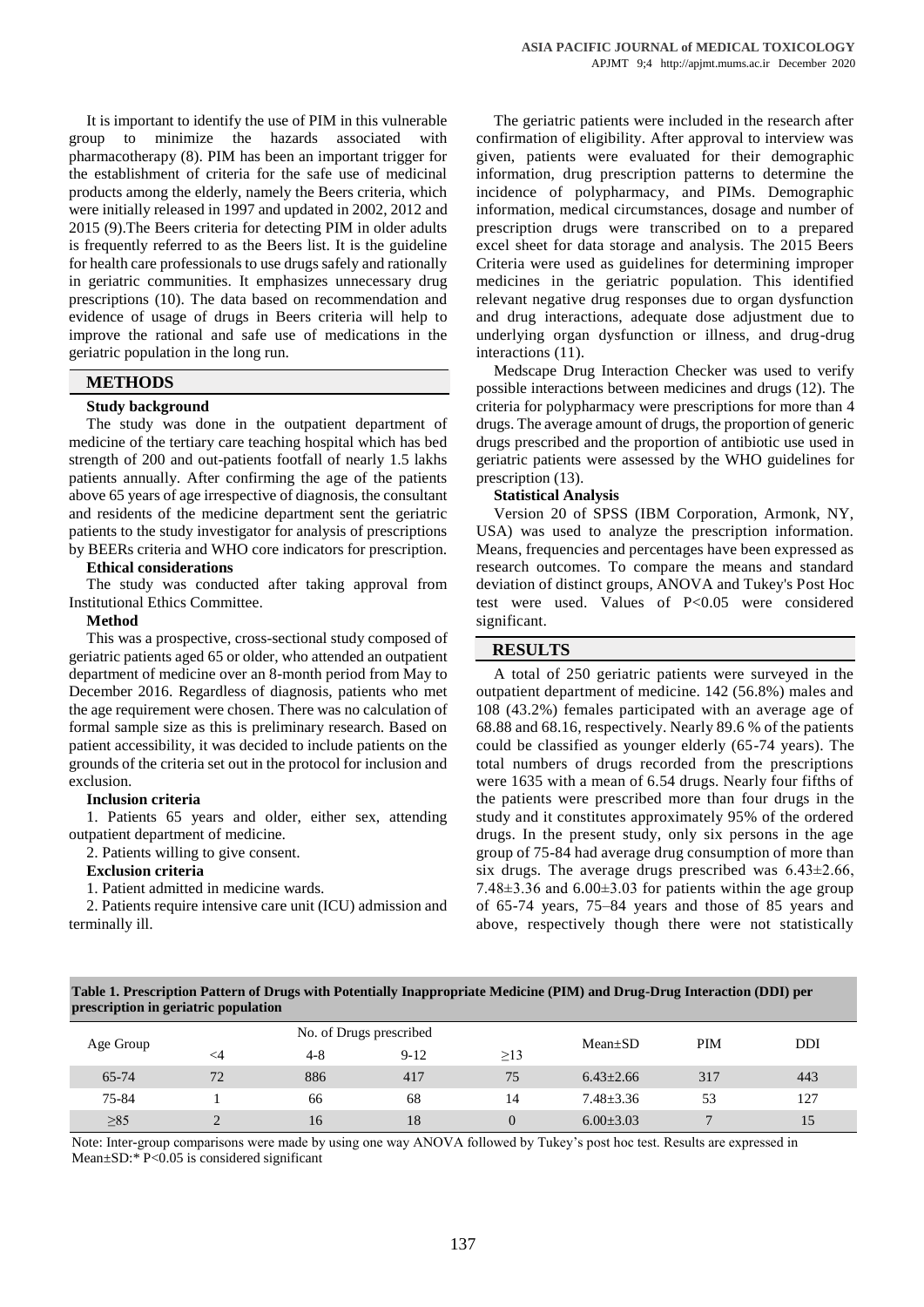# significant (Table1).

The most common clinical conditions were hypertension (35.2%), diabetes mellitus (20.8%), acute peptic disease (20.4%), ischemic heart disease (15.6%), and musculoskeletal disorders (12.4%).

# **Drug utilization pattern**

The average number of drugs prescribed per patient in this study was 6.54. Drugs prescribed by generic name made up 0.30%, antibiotic drugs 5.01% and injections 0.97%. The total number of drugs prescribed from the Essential Drug List (EDL) was 32.23% (Table 2). A total of 1635 drugs were prescribed to 250 patients. Drugs prescribed for cardiovascular disease accounted for more than one quarter of the total prescribed drugs (28.62%). This included anti-hypertensives, anti-platelets and hypolipidemics. Drugs acting on the gastrointestinal system accounted for 17.98% of the total prescribed drugs. Proton pump inhibitors, Histamine-2 blockers and antacids are the most prescribed class of drugs for geriatric patients suffering from gastrointestinal disorders. Multivitamins constituted about 16.14% of the total drugs. Drugs used in endocrine disorders accounted for 9.66% and included drugs used for diabetes and thyroid disorders (Table 3). The drug utilization pattern in the study showed that brand name drugs constituted 99.70% of all drugs, while generic drugs constituted a meagre 0.30 percent (Table 2).

#### **Potentially inappropriate medication**

According to Beer's criteria, it was found that 377 drugs (23.05%) were potentially inappropriate. Nearly 1.50 PIMs were recorded per prescription (Table 4). The most frequently prescribed PIMs were proton-pump inhibitors (29.17%), antidepressants (12.46%), antipsychotics (9.81%), diuretics (9.54%), benzodiazepines (7.95%), analgesics (5.57%), antispasmodics (4.77%), anticholinergic (3.97%) and other miscellaneous drugs. PIMs were most prevalent in patients 75-84 years with a value of 2.65PIMs per prescription. This was greater than patients 65-74 years, who had 1.41PIMs per prescription (Table 1).

# **Drug-drug interaction**

As per the Medscape drug interaction checker, 202 patients which constitute 80.8% of the sample population had more than one potential drug-drug interaction (DDI) in their treatment regimens. It was found that 23 drug interactions were serious and 435 drugs required close monitoring (Table 4). The average DDI per prescription for each age group was as follows: 6.35 for patients 75-84; 2.66 for patients over 85; and 1.97 for patients 65-74 (Table 1). The most common potential interactions were between the classes of calcium channels blockers (amlodipine), beta blockers (metoprolol), antiplatelets (aspirin), diuretics (furosemide and spironolactone), antidepressants (escitalopram and amitrypline) and statins(atorvastatin).

| Table 2. Summary of results from WHO's manual for prescribing indicators assessment |                    |                                        |                                    |  |  |  |  |  |
|-------------------------------------------------------------------------------------|--------------------|----------------------------------------|------------------------------------|--|--|--|--|--|
| Prescription Indicators                                                             | <b>Total Drugs</b> | Average or percent per<br>prescription | WHO's Standard derived or<br>ideal |  |  |  |  |  |
| Drugs prescribed                                                                    | 1635               | 6.54                                   | $1.6 - 1.8$                        |  |  |  |  |  |
| Drugs prescribed by generic name                                                    |                    | 0.30%                                  | 100\%                              |  |  |  |  |  |
| Drug encounter with antibiotics                                                     | 82                 | 5.01%                                  | 20%-26.8%                          |  |  |  |  |  |
| Drug encounter with injections                                                      | 16                 | $0.97\%$                               | 13.4%-24.1%                        |  |  |  |  |  |
| Drugs prescribed from Essential Drug List                                           | 527                | 32.23%                                 | 100%                               |  |  |  |  |  |

**Table 3. Summary of class of drugs with most number of drugs in the geriatric prescription**

| Class of Drugs                           | Number of Medications | Percentage |
|------------------------------------------|-----------------------|------------|
| Drugs acting in Respiratory System       | 86                    | 5.25%      |
| Drugs acting in Gastrointestinal System  | 294                   | 17.98%     |
| Analgesics                               | 72                    | 4.4%       |
| Antimicrobials                           | 82                    | 5.01%      |
| Drugs acting in Cardiovascular System    | 468                   | 28.62%     |
| Drugs acting in Endocrine System         | 158                   | 9.66%      |
| Antihistaminics                          | 14                    | 0.85%      |
| Drugs acting on Central Nervous System   | 128                   | 7.82%      |
| Drugs acting in Autonomic Nervous System | 69                    | 4.22%      |
| Vitamins and Minerals                    | 264                   | 16.14%     |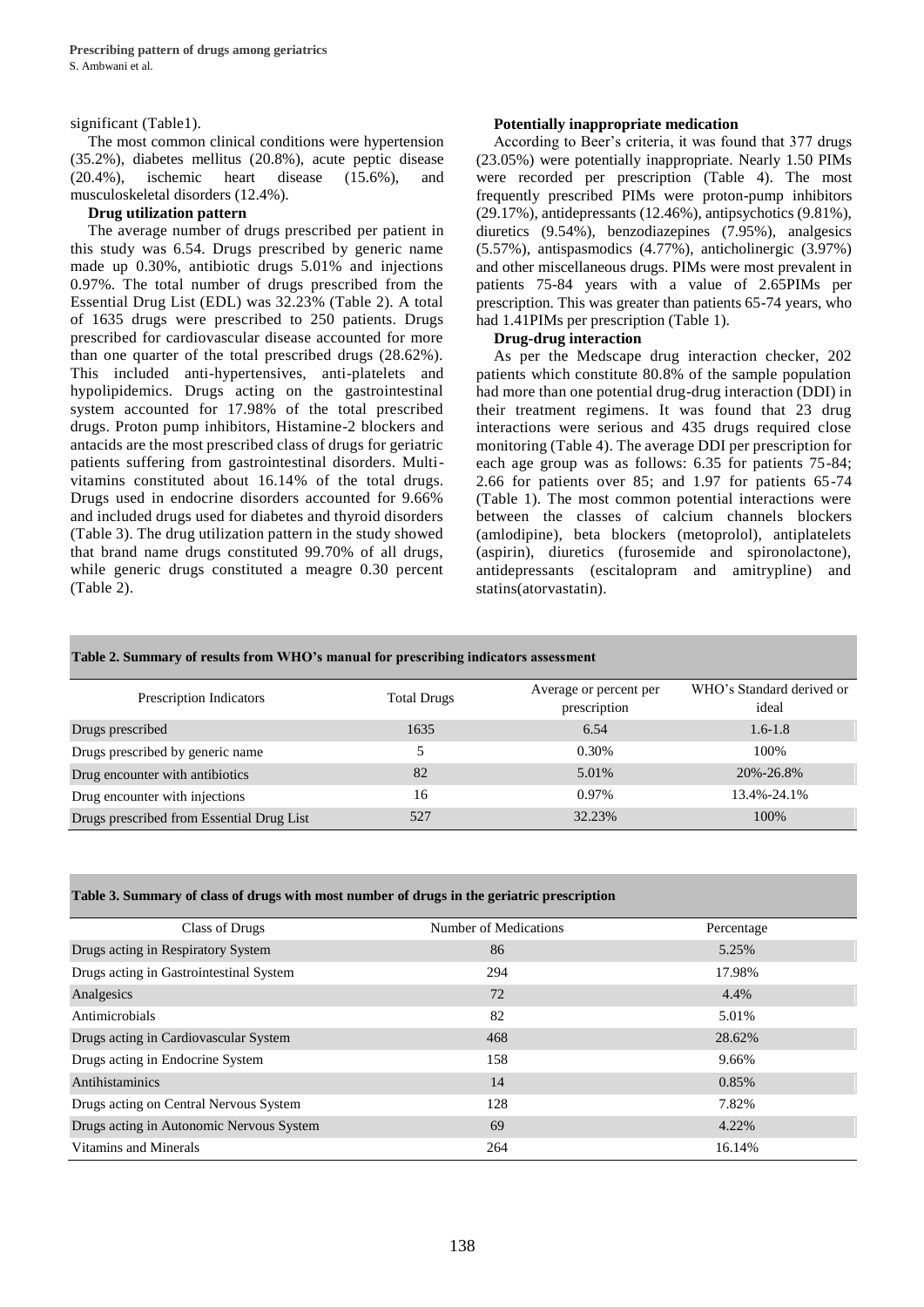| geriati it population (DEERS Criteria 2013)                                      |      |  |  |  |
|----------------------------------------------------------------------------------|------|--|--|--|
| <b>Total Prescription</b>                                                        | 250  |  |  |  |
| <b>Total Drugs</b>                                                               | 1635 |  |  |  |
| <b>Average Prescription of Drugs</b>                                             | 6.54 |  |  |  |
| Potential Inappropriate Medicine (PIM)                                           | 377  |  |  |  |
| PIM per prescription                                                             | 1.50 |  |  |  |
| Drug Interaction per prescription                                                | 2.34 |  |  |  |
| (Need Minor Monitoring: 127, Monitor Closely: 435 and Serious<br>Monitoring: 23) |      |  |  |  |
| <b>Adverse Drug Interaction</b>                                                  |      |  |  |  |

## **Table 4. Demographic data of prescription and PIM in geriatric population (BEERs Criteria 2015)**

### **DISCUSSION**

Polypharmacy is the leading cause of health care hazard in the geriatric population (14). It occurs when patients are using 4 or more drugs. The likely reason for polypharmacy in geriatric patients could be correlated with the primary disease with its associated comorbid conditions requiring various therapeutic agents (15).In our study, average number of drugs per prescription was 6.54 which is higher than previous studies done by Zaveri et al. in India and Guaraldo et al. in Brazil (16,17). In one of the prescriptions, the most number of drugs prescribed was 17 which was also a finding in the study done by Rajska-Neumann, et al (18). In addition, it was discovered that with increasing age, the average amount of drugs increased. Multiple co-morbidities in the geriatrics necessities multiple drugs in the regimens which leads to polypharmacy. Cardiovascular drugs consisting of antihypertensive, anti-platelets and hypolipidemics (together 35.2%); antacids (17.98%) followed by multivitamins, minerals and enzymes (16.14%) were the most commonly prescribed drugs in the geriatrics. The frequently prescribed cardiovascular drugs by the healthcare professionals for geriatrics were anti-hypertensive agents. In the study population, it was found that the incidence of hypertension was comparably higher and it was a major determinant of the cardiovascular risk in the geriatrics. It was postulated that various environmental factors like diet, stress, inactivity and pathological changes in the cardiovascular system due to aging might results in reduced blood vessel compliance and also reduced sensitivity of baroreceptor might contribute to increased resistance and increase blood pressure in the geriatrics (19). In the present study, the number of multivitamins in the prescriptions were less as compared to a relevant study which shows that the physicians were rational in prescribing and were not under undue pressure from the geriatrics to give them medications related to strength and wellbeing (20). The prescription pattern in the geriatrics needs modification as per the rational use of medicine so that a cost-effective and safe drug reaches the geriatric communities.

As per the World Health Organization, the standard laid down for the ideal prescription is 100% usage of generic drugs in all the health scenarios. In the present study, it was quite contrary and far below the ideal indicators of WHO in

regard to usage of generic drugs, it was found only 0.30% of the total prescribed drugs was in generic names (21).This finding is similar to Curtis LH, et al (22). Reasons for reduced use of generic drugs could be not understanding of WHO's prescribing rules, profitable promotions by pharmaceutical companies, less confidence in the quality of generic drugs and shortage of generic drugs in hospital. Another reason could be that prescribers are more familiar with brand names than generic names. Generic drugs allow pharmacists and physicians to be more flexible and to dispense and prescribe drugs which are cheaper than their proprietary brand counterparts. Moreover, our study found that only 32.23% of prescribed drugs fall on the WHO essential drug list. This could be due to limited awareness of the Essential Drug List in India. It is quite alarming, requires more attention and necessities training to the prescribers as it is the only solution to implement rational use of drugs in the geriatric population (23).

In the ideal WHO's standard prescription, the number of antibiotics prescribed should be between 20.0%-26.8% (21). In the present study, it was only 5.01% which mean that the prescription contains less amount of antibiotics as compared to the WHO's ideal criteria. It shows that the prescribers were using antibiotics judiciously and rationally. Only 0.97% of the injectable drugs were accounted in the prescription. This finding was less than the standard for injectable drugs (13.4%-24.1%) as per as WHO (21).

The pattern of disease is shifting from infectious to chronic in developing nations; however, the burden of infectious diseases remains high (24).In this research, most patients suffered from non-communicable diseases, with circulatory system disorders being the most common followed by endocrine disorders. Among the circulatory diseases, hypertension (35.2%) was the main cause of morbidity in the cohort. Hypertension incidence among geriatric patients is the highest in the current research among all co-morbidities. This incidence was discovered to be quite similar with other research, which also revealed that hypertension in the geriatric diabetic population is the main cause of morbidity (25). Our study correlates well with the current trend of disease distribution as it shows that non communicable diseases are the leading cause of health hazards especially in the developing countries.

In the current study, only 5.01 percent of antibiotics are used, which demonstrates that in the current study there are fewer comorbid conditions of urinary tract infection and skin infections. Cephalosporins are the most prevalent antibiotics used in the study.

As compared to the incidence of PIMs in the USA (27.5%) and Ireland (25%), we have got a higher percentage of PIMs in the study i.e.76.4% (26,27,28). This might reflect the need of proper tools like Beers Criteria and implementation of the same for rational prescription of medicines for the geriatric population. We have found that PIMs were mostly encountered in patients prescribed drugs and drug classes like insulin, amitriptyline, nortriptyline, anti-epileptics, diuretics, and benzodiazepines. In the Beers Criteria, the usage of these medicines requires cautions in geriatric population as they may be suffering or having deteriorating kidney function for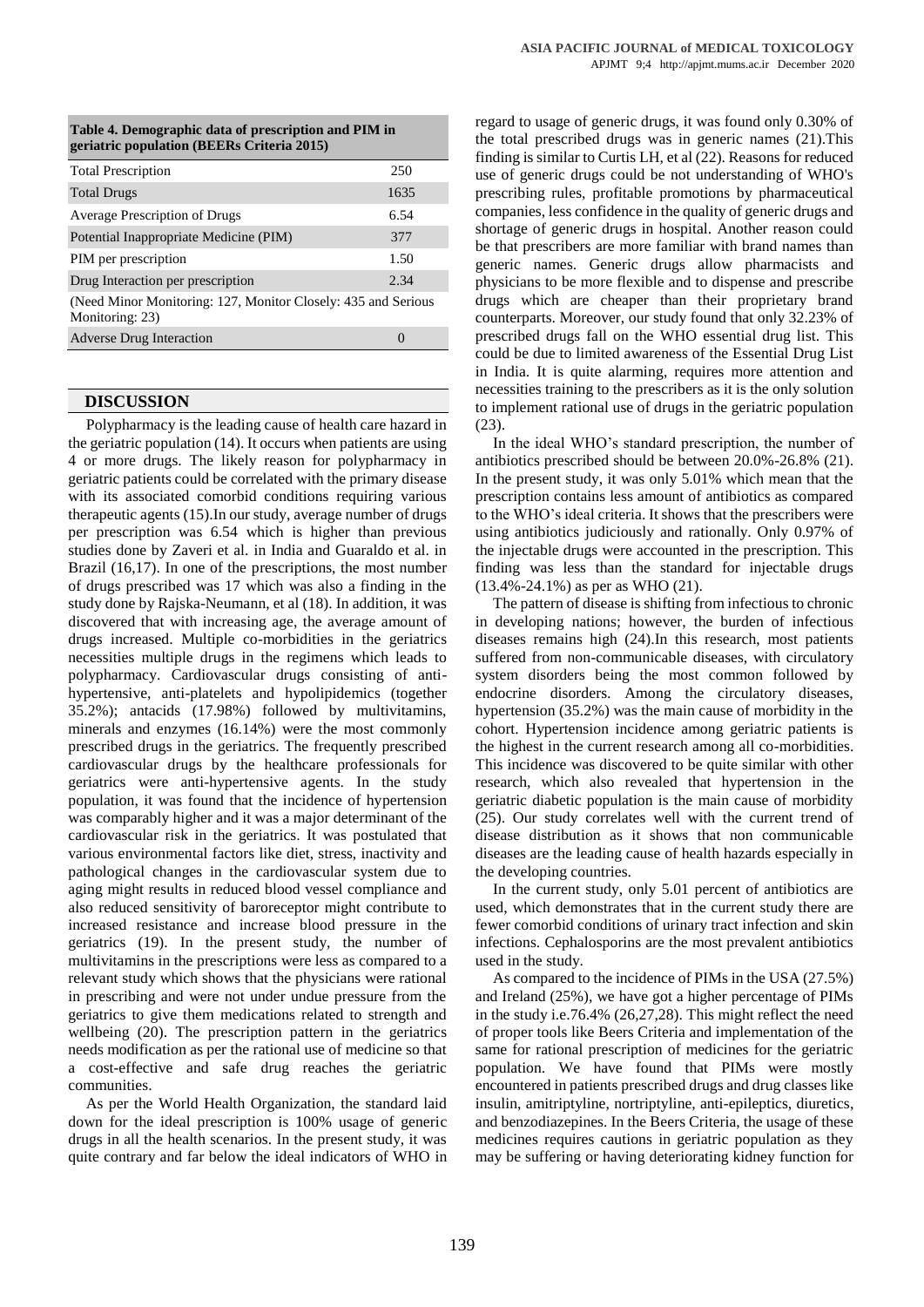which the dose need to be reduced, there may be drug-drug interactions and also drugs which have strong anticholinergic properties should be avoided or used cautiously as they may lead to increase deterioration of central nervous system.

# **LIMITATIONS**

In the study set-up, computerized systems and information technology which highlight or give warning signal when encountered with PIMs were not available.

# **CONCLUSION**

Polypharmacy and PIMs are associated as they go handin-hand owing to numerous comorbid circumstances in geriatric communities that require polypharmacy, leading to harmful PIMs. On the other side, the motivation of physicians and patients for quick relief of symptom also led to consumption of inappropriate drugs and irrational combinations of fixed drugs. The significant health risks in geriatric population are these variables. In the care of geriatric patients, healthcare professionals should be educated. The prescribers should be familiar with the understanding of the generic name and EDL to use drugs rationally, thereby reducing the financial strain on society. It is vital to create the national list of PIMs based on race and ethnicity in the nation to prevent adverse drug reactions in the geriatric population. The prescription patterns of prescriber should be periodically assessed to provide feedback, training and awareness on rational drug use. In the study, potential inappropriate medications, polypharmacy, irrational fixed drug combination and use of brand names in prescription were some of the anomalies observed which needs to be rectified by improving practices.

# **REFERENCES**

- 1. Momin TG, Pandya RN, Rana DA, Patel VJ. Use of potentially inappropriate medications in hospitalized elderly at a teaching hospital: a comparison between Beers 2003 and 2012 criteria. Indian J Clinic Pharmacol 2013;45(6):603-7.
- 2. Annual Report to the People on Health. Government of India Ministry of Health and Family Welfare. 2011. [updated 2011December; cited 2018 July 18] Available from: http://www.cgsird.gov.in/images/pdf/indiafacts.pdf
- 3. Amann U, Schmedt N, Garbe E. Prescribing of potentially inappropriate medications for the elderly: an analysis based on the PRISCUS list. Dtsch Arztebl Int 2012;109(5):69-75.
- 4. Jackson S, Jansen P, Mangoni A. Prescribing for elderly patients. Clinical Pharmacology of Ageing. 1st edition. New York: John Wiley and Sons, Wiley-Blackwell; 2009. pp. 1- 12.
- 5. Fillit HM, Rockwood K, Woodhouse K. Broklehurst's textbook of geriatric medicine and gerontology. 7th edition.Philadelphia:Saunders Elsevier; 2010.
- 6. Katzung BG, Masters SB, Trevor AJ. Basic and clinical pharmacology. 11th ed. California:Tata Mcgrow hill; 2009. pp. 1037-46.
- 7. Khanna R, Pace PF, Mahabaleshwarkar R, Basak RS, Datar M, Banahan BF. Medication adherence among recipients with chronic diseases enrolled in a state Medicaid program. Popul Health Manag 2012;15(5):253-60.
- 8. Fick DM, Cooper JW, Wade WE, Waller JL, Maclean JR, Beers MH. Updating the Beers criteria for potentially inappropriate medication use in older adults: Results of a US

consensus panel of experts. Arch Intern Med 2003;163(22):2716-24.

- 9. Chitra B, Senthilvel N, Sowmya R, Sreerekha S, Srisha R. A study on prescribing pattern of drugs in geriatric using beers criteria at a private corporate hospital. Int J Pharm Sci Res 2015;6(11):4810-25.
- 10. Abeer A, Mast MR, Nijpels G, Petra JM, Dekker JM, Hugtenburg JG. Identification of drug-related problems of elderly patients discharged from hospital. Dove Med Press J 2014;8:155-65.
- 11. American Geriatrics Society 2015 Beers Criteria Update Expert Panel. American Geriatrics Society 2015 Updated Beers Criteria for potentially inappropriate medication use in older adults. J Am Geriatr Soc 2015;63:2227-46.
- 12. Drug Interaction Checker. Medscape Reference. [Accessed Dec 24, 2018]. Available from: https://reference.medscape.com/drug-interactionchecker.
- 13. Misra AK, Ambwani S, Bharat K, Midha NK, Singh V. Prevalence of Potentially Inappropriate Medications among Geriatric Diabetes Mellitus Patients and Prescription Pattern at a Tertiary Care Hospital. J Basic Clin Pharma 2017;8:S24-8.
- 14. Kidon MI, See Y. Adverse drug reactions in Singaporean Children. Singapore Med J 2004;45:574-7.
- 15. Kumar MA, Nizar A, Shailaja K, Jayasutha J, Ramasamy C. A study on prescribing pattern and potentials drug-drug interactions in type-2 diabetes mellitus (inpatients) in a tertiary care teaching hospitals. Der Pharmacia Lettre 2011;3:13-9.
- 16. Zaveri HG, Mansuri SM, Patel VJ. Use of potentially inappropriate medicines in elderly: A prospective study in medicine out-patient department of a tertiary care teaching hospital. Indian J Pharmacol 2010;42:95-8.
- 17. Guaraldo L, Cano FG, Damasceno GS, Rozenfeld S. Inappropriate medication use among the elderly: a systematic review of administrative databases. BMC Geriatr 2011;11:79.
- 18. Rajska-Neumann A, Wieczorowska-Tobis K. Polypharmacy and potential inappropriateness of pharmaco-logical treatment among community-dwelling elderly patients. Arch Gerontol Geriatr 2007;44:303-9.
- 19. Adibe MO, Aguwa CN, Ukwe CV, Okonte JM, Udeogaranya PO. Outpatient utilization of antidiabetic drugs in the southeastern Nigeria. International Journal of Drug Development and Research 2009;1(1):27-36.
- 20. Shah RB, Gajjar BM, Desai SV. Drug utilization pattern among geriatric patients assessed with the anatomical therapeutic chemical classification/defined daily dose system in a rural tertiary care hospital. Int J Nutr Pharmacol Neurol Dis 2012;2:258-65.
- 21. [DesalegnA](https://www.ncbi.nlm.nih.gov/pubmed/?term=Desalegn%20AA%5BAuthor%5D&cauthor=true&cauthor_uid=23647871)A. Assessment of drug use pattern using WHO prescribing indicators at Hawassa University teaching and referral hospital, south Ethiopia: a cross-sectional stud[y.BMC](https://www.ncbi.nlm.nih.gov/pmc/articles/PMC3651314/)  [Health Serv Res](https://www.ncbi.nlm.nih.gov/pmc/articles/PMC3651314/) 2013;13:170.
- 22. Curtis LH, Ostbye T, Sendersky V, Hutchison S, Dans PE, Wright A, et al. Inappropriate prescribing for elderly Americans in a large outpatient population. Archives of Internal Medicine 2004;164(15):1621-5.
- 23. Goulding MR. Inappropriate medication prescribing for elderly ambulatory care patients. Archives of Internal Medicine 2004;164(3):305-12.
- 24. Bhandari GP, Angdembe MR, Dhimal M,Neupane S,Bhusal C. State of non-communicable diseases in Nepal. BMC Public Health 2014;14:23.
- 25. [Das](https://www.ncbi.nlm.nih.gov/pubmed/?term=Das%20S%5BAuthor%5D&cauthor=true&cauthor_uid=26664065) [S,Haroled Peter](https://www.ncbi.nlm.nih.gov/pubmed/?term=Haroled%20Peter%20PL%5BAuthor%5D&cauthor=true&cauthor_uid=26664065) PL, [Bhavani](https://www.ncbi.nlm.nih.gov/pubmed/?term=Bhavani%20ML%5BAuthor%5D&cauthor=true&cauthor_uid=26664065) ML, [Naresh](https://www.ncbi.nlm.nih.gov/pubmed/?term=Naresh%20P%5BAuthor%5D&cauthor=true&cauthor_uid=26664065) P, [Ramana](https://www.ncbi.nlm.nih.gov/pubmed/?term=Ramana%20MV%5BAuthor%5D&cauthor=true&cauthor_uid=26664065) MV. Age- and Sex-related Prevalence and Drug Utilization Pattern in the Management of Type 2 Diabetes Mellitus and its Comorbidity with Cardiovascular Diseases: A Comparative Study. Indian J Pharm Sci. 2015;77(4):478–84.